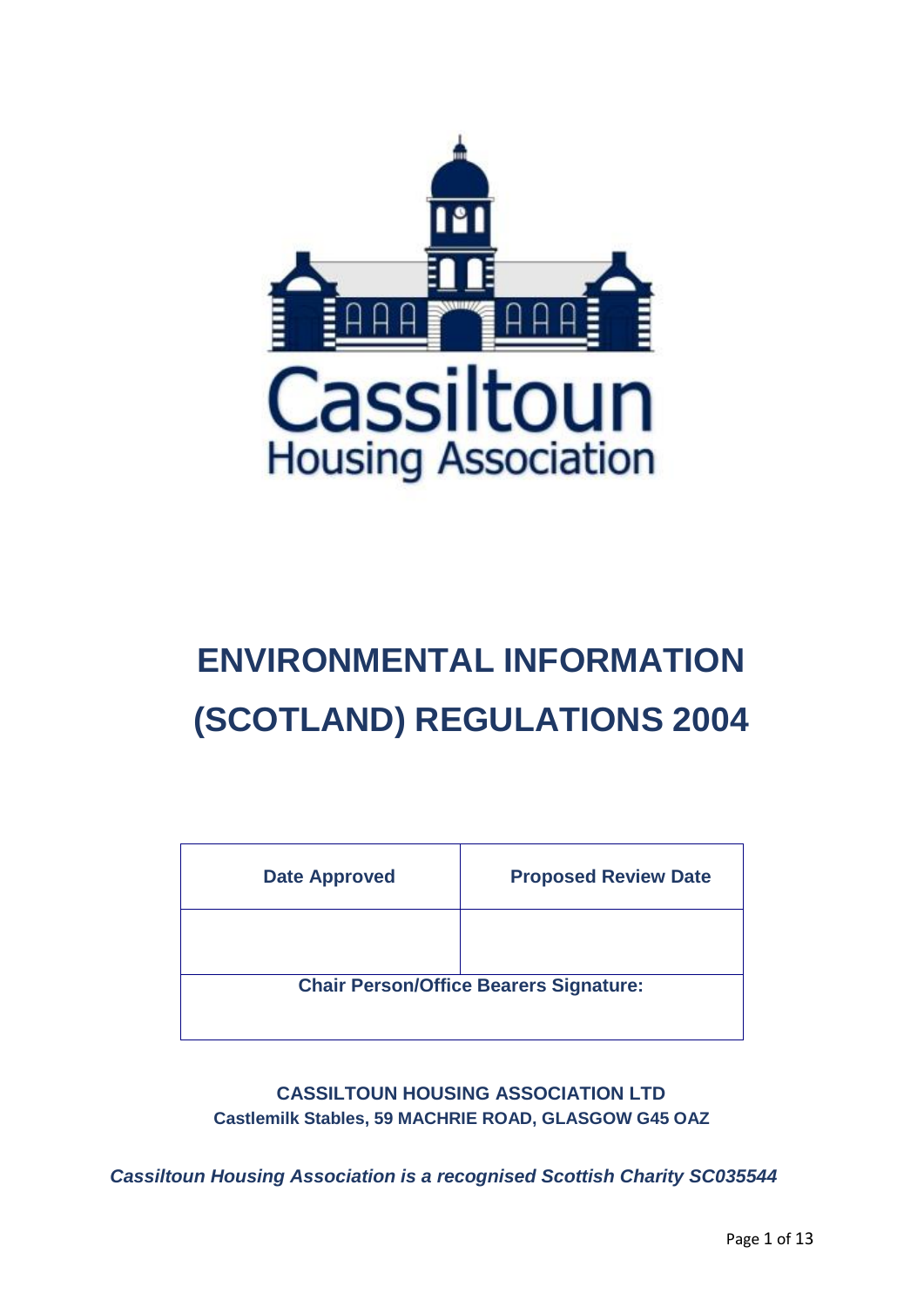# **Contents**

|    |      | ENVIRONMENTAL INFORMATION (SCOTLAND) REGULATIONS 2004  4                            |  |
|----|------|-------------------------------------------------------------------------------------|--|
| 1. |      |                                                                                     |  |
| 2. |      |                                                                                     |  |
|    | 2.1  |                                                                                     |  |
| 3. |      |                                                                                     |  |
| 4. |      |                                                                                     |  |
| 5. |      |                                                                                     |  |
| 6. |      |                                                                                     |  |
|    | 6.1  |                                                                                     |  |
| 7. |      |                                                                                     |  |
| 8. |      |                                                                                     |  |
|    | 8.1  |                                                                                     |  |
|    | 8.2  |                                                                                     |  |
| 9. |      |                                                                                     |  |
|    | 9.1  |                                                                                     |  |
|    | 9.2  |                                                                                     |  |
|    | 9.3  | The Request is Too General or Otherwise Unclear - Regulation 10(4)(c) 10            |  |
|    | 9.4  | Information is in the Course of Completion, Unfinished Documents or Incomplete      |  |
|    | 9.5  |                                                                                     |  |
|    | 9.6  | International relations, defence, national security or public safety - Regulation   |  |
|    | 9.7  |                                                                                     |  |
|    | 9.8  |                                                                                     |  |
|    | 9.9  | Confidentiality of the proceedings of the Association where such confidentiality is |  |
|    | 9.10 | Confidentiality of commercial or industrial information - Regulation 10(5)(e) 11    |  |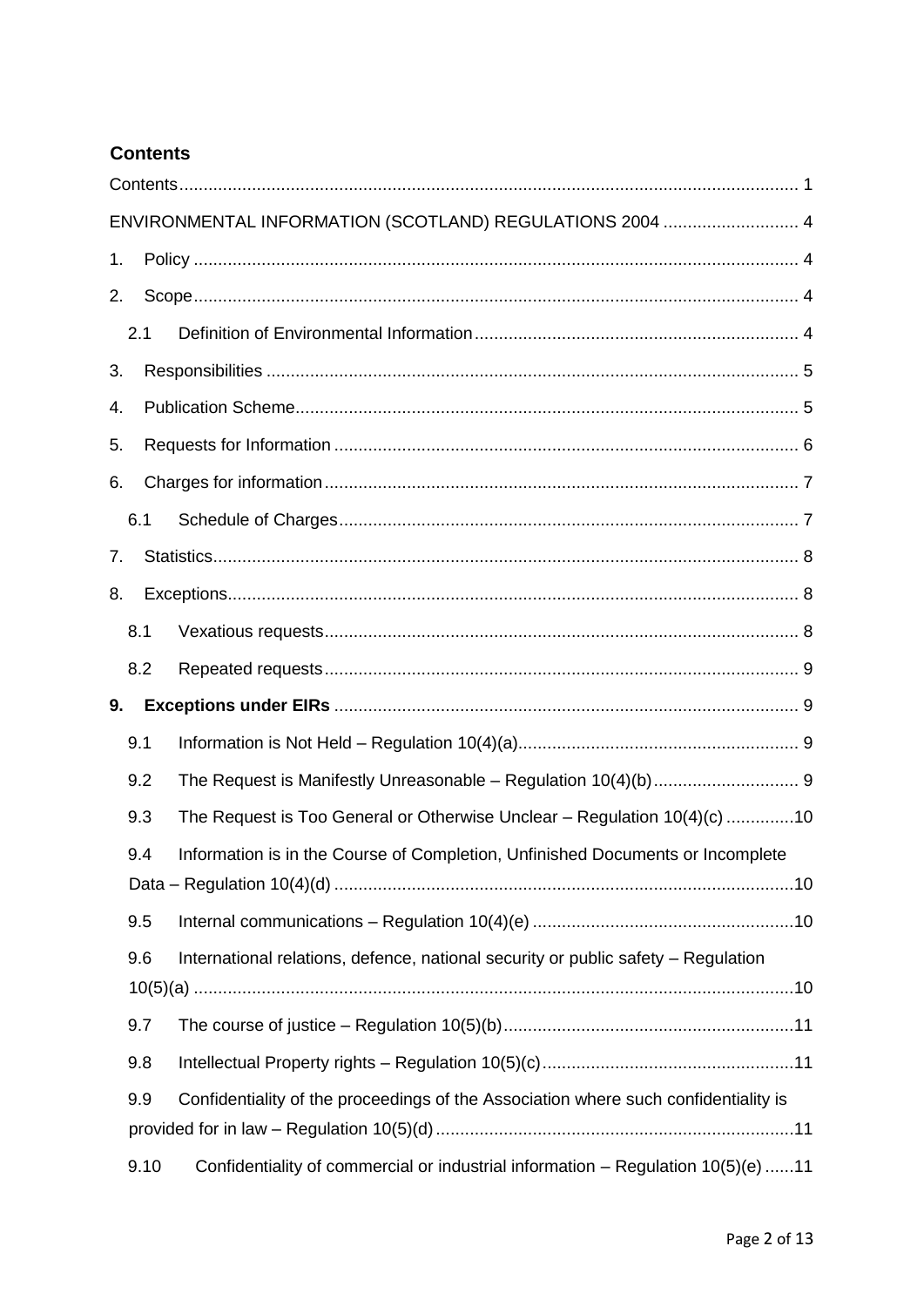| 9.11 | Interests of the individual providing the information $-$ Regulation $10(5)(f)$ 11 |
|------|------------------------------------------------------------------------------------|
|      |                                                                                    |
|      |                                                                                    |
|      |                                                                                    |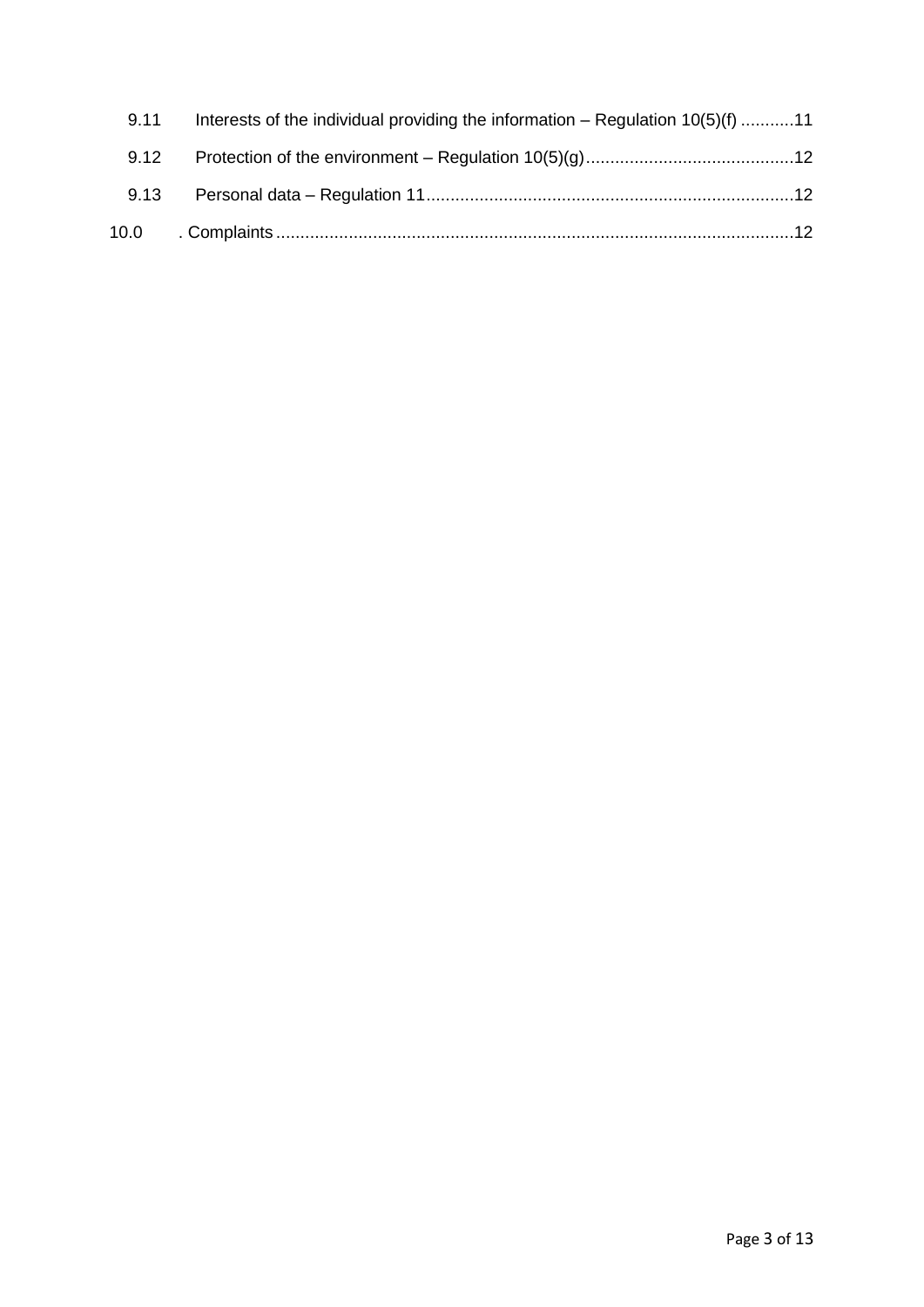#### <span id="page-3-0"></span>Cassiltoun Housing Association

## **ENVIRONMENTAL INFORMATION (SCOTLAND) REGULATIONS 2004**

#### <span id="page-3-1"></span>**1. Policy**

Cassiltoun Housing Association is committed to openness and transparency. We will comply with the provisions of the Environmental Information Regulations (Scotland) Act 2004 and related legislation, including the Freedom of Information (Scotland) Act 2002 (FOISA), the General Data Protection Regulation (GDPR) and the Data Protection Act 2018.

#### <span id="page-3-2"></span>**2. Scope**

The Environmental Information Regulations 2004 (EIR) came into force on 1 January 2005, to fulfil the UK's legal obligations under European environmental directive 2003/4/EC. The Information Commissioner's Office regulates the EIR in the UK.

A direct link to the Regulations is here:

<http://www.legislation.gov.uk/ssi/2004/520/contents/made>

The EIR provides a right of access to environmental information held by Cassiltoun Housing Association. The regulation also sets out exceptions from the obligations to release information.

Environmental information is sometimes available under other legislation or by public registers created as a result of other legislation.

### <span id="page-3-3"></span>**2.1 Definition of Environmental Information**

A broad definition is applied in the regulations as to what may be considered environmental information. This includes any information in written, visual, electronic or any other material form on:

• The state of the elements of the environment - such as air, water, soil, land.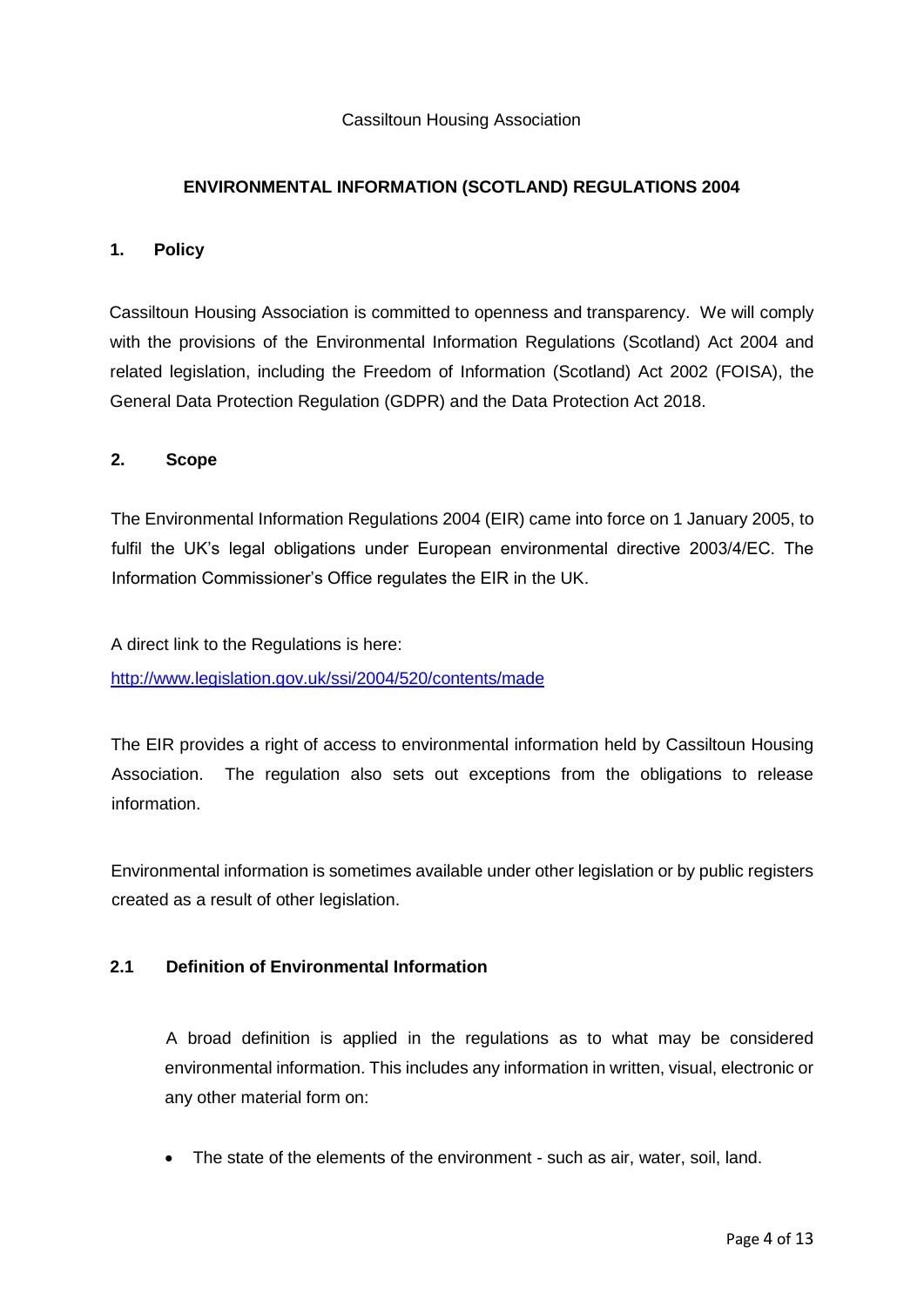- Substances Energy, noise, radiation or waste, emissions, discharges and other releases into the environment affecting or likely to affect the state of any of the elements of the environment outlined above.
- Measures Including administrative measures such as policies, legislation, plans, programmes, environmental agreements, and any activities affecting or likely to affect the state of any of the elements outlined above.
- Reports Cost-benefit and other economic analyses used in these policies, plans, programmes, agreements and other activities.
- The state of human health and safety, contamination of the food chain and cultural sites and built structures.

Cassiltoun Housing Association is required under the Freedom of Information (Scotland) Act to produce and maintain a Guide to Information (a guide to the information they hold which is publicly available).

Generally, requests for information need to be responded to within 20 working days, with an extension permitted of up to 40 working days for complex or voluminous requests. Compliance requires good records management to know if the information exists and to be able to locate it promptly.

# <span id="page-4-0"></span>**3. Responsibilities**

All staff are responsible for ensuring that Environment Information requests they receive are dealt with in accordance with the EIRs and in compliance with this policy. Staff should forward all initial requests for information received by Cassiltoun Housing Association to the Corporate Services Assistant. All requests must be dealt with promptly and in line with this policy.

# <span id="page-4-1"></span>**4. Publication Scheme**

Cassiltoun Housing Association has adopted the Scottish Information Commissioner's Model Publication Scheme.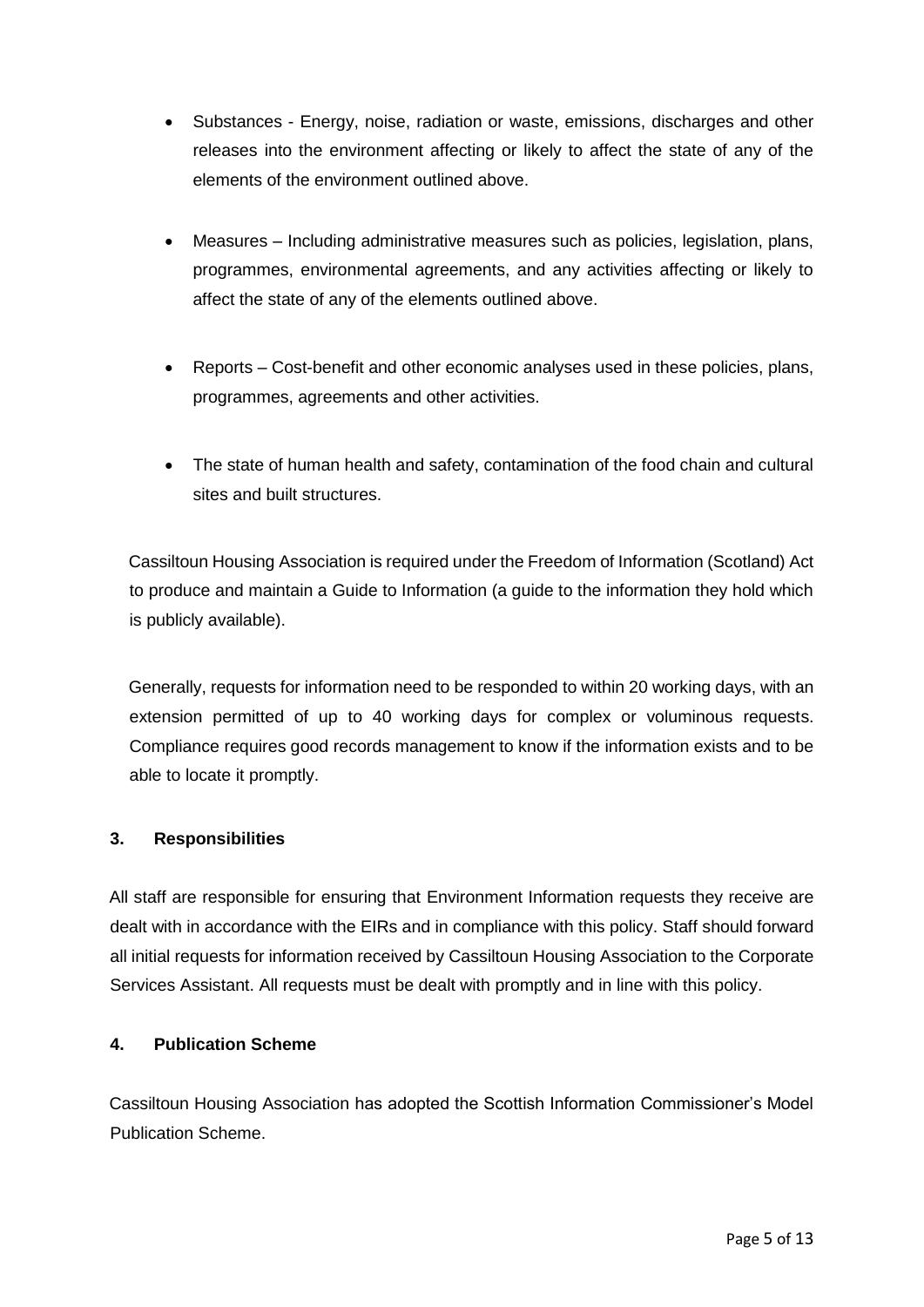The Scheme sets out what information Cassiltoun Housing Association will make available, classified by type of information, and how this information can be accessed. It also details how much it will cost if there are any associated charges. The Scheme can be accessed using the following link to our website: **[insert link]** 

# <span id="page-5-0"></span>**5. Requests for Information**

Members of the public are entitled to request information from Cassiltoun Housing Association. Any requests should be sent to:

Corporate Services Assistant Cassiltoun Housing Association 59 Machrie Road Glasgow G45 0AZ

All recorded information held by Cassiltoun Housing Association falling within the functions set out in 'Scope' above, is subject to the requirements of the EIRs. The type of information which may be requested can be paper or electronic.

Where a valid request is received, there is a duty on Cassiltoun Housing Association to confirm or deny whether it holds the information and if it does hold it, to provide the information so long as an exception does not apply. If information has been requested but is not held, Cassiltoun Housing Association will inform the applicant of this.

In exceptional cases Cassiltoun Housing Association may not be able to either confirm or deny if the information requested is held, for example where the request is for personal information of a person other than the requester.

If a request is unclear, Cassiltoun Housing Association will ask for clarification as soon as possible to enable us to proceed with considering the request. Cassiltoun Housing Association will provide advice and assistance to help people make requests under the EIRs. Cassiltoun Housing Association aims to respond to all requests promptly and in any event within 20 working days following receipt of a valid request. The applicant will be informed if it is not possible to comply with this timescale and will be given an indication of when the response is likely to be provided.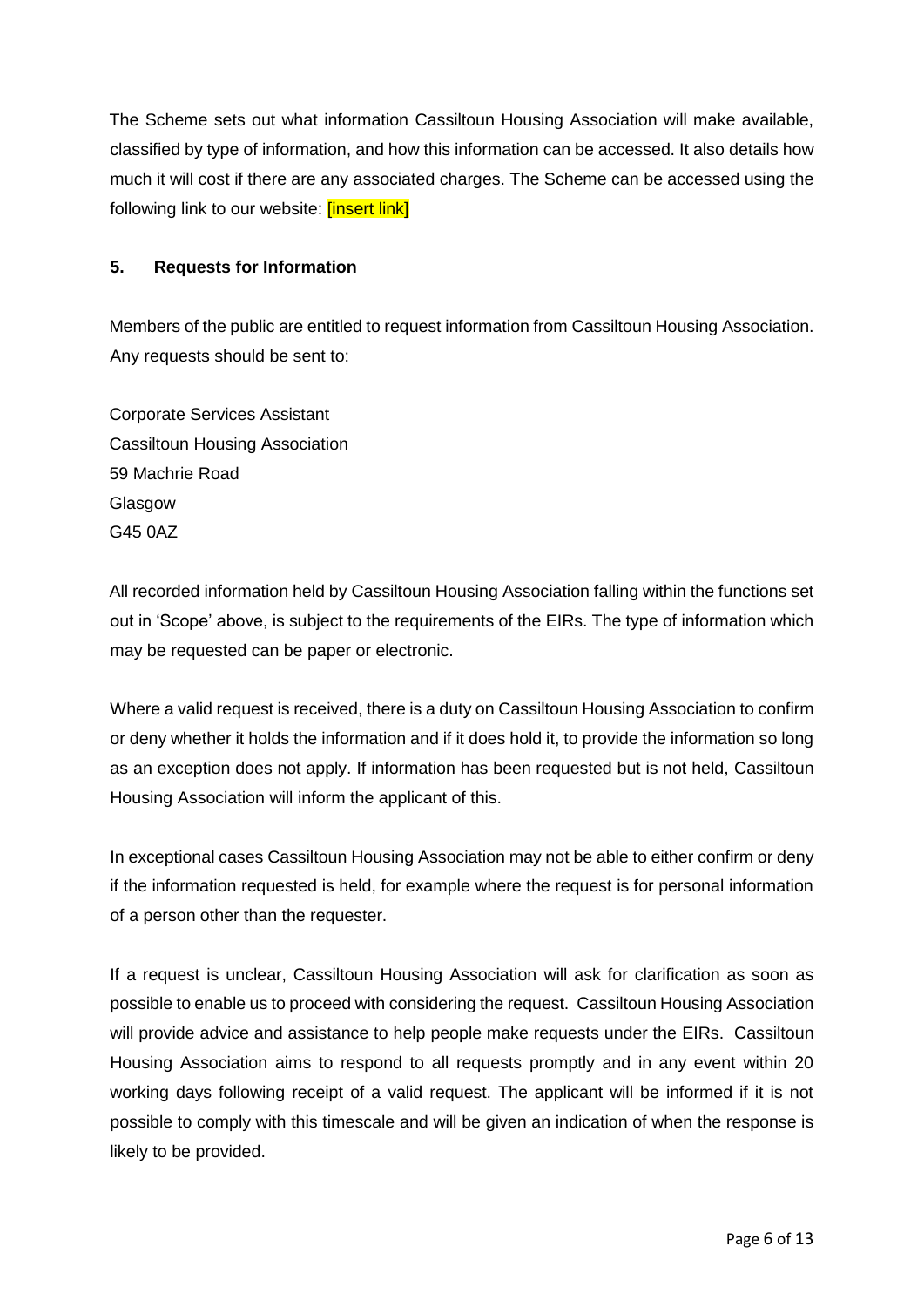# <span id="page-6-0"></span>**6. Charges for information**

The EIRs allow public authorities to charge for making environmental information available, but any charge must be reasonable. The ICO states that any charges should be compatible with encouraging transparency and should not be an obstacle to such access. In general, a reasonable charge may include the disbursements costs in transferring the information to the applicant and the staff time taken to locate the information.

This policy sets out how Cassiltoun Housing Association should comply with the charging regime laid out in Regulation 8 of the EIRs and, in particular, what constitutes a "reasonable amount".

As a general rule the charges should not exceed the actual costs of producing the material in question: the purpose of charging is to recover the costs incurred in complying with requests and managing demand.

In respect of any request for information Cassiltoun Housing Association reserves the right to:

- Refuse requests on the basis that they are manifestly unreasonable, subject to a public interest test. Under the Environmental Information Regulations there is no 'cost limit' for dealing with requests, but requests that cost a disproportionate amount can be refused under regulation 12 (4) (b);
- Refuse requests for copies of information where it is shown that EIR Regulation 5 or 6(1) (b) has been complied with and the information is already accessible either for inspection, at a public library or published on a website, or other public resource.

# <span id="page-6-1"></span>**6.1 Schedule of Charges**

There are two broad types of costs for which a public authority can charge:

• The cost of staff time, including overhead costs, incurred when preparing information to be supplied in response to a specific request. This includes time spent locating, retrieving and extracting the information and putting it into the required format.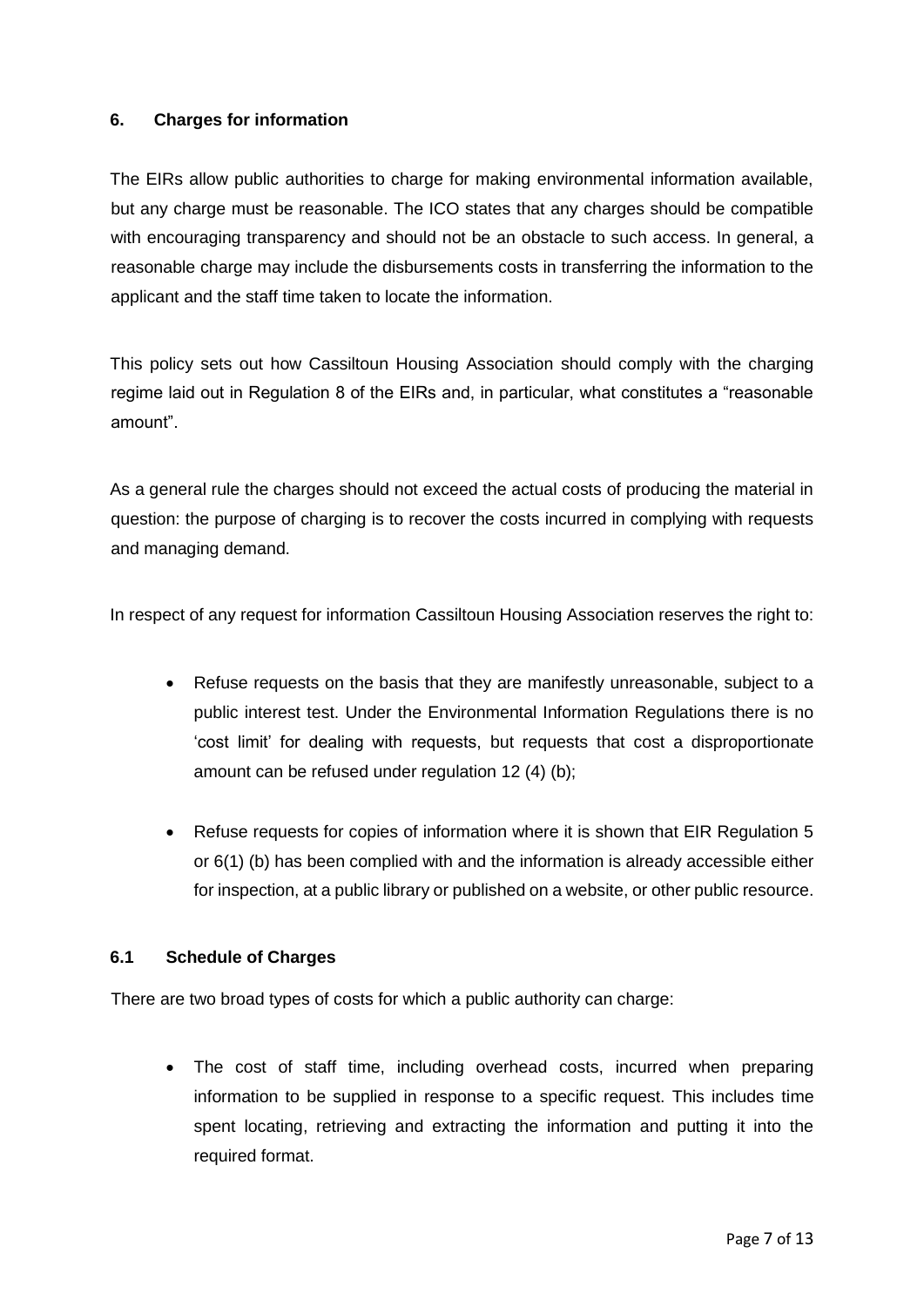• The costs incurred when printing or copying the requested information and sending it to the applicant.

#### <span id="page-7-0"></span>**7. Statistics**

Cassiltoun Housing Association must submit statistical reports to the Scottish Information Commissioner on a quarterly basis. The reports include the numbers of requests received under EIRs, FOISA and GDPR legislation, whether any exemptions or exceptions were used and whether any reviews were carried out.

#### <span id="page-7-1"></span>**8. Exceptions**

The EIRs do not entitle applicants to be given all information held by Cassiltoun Housing Association. The EIRs sets out exceptions from the right of access to information.

Although there might be occasions when it is appropriate to rely on an exception, provision of information is an integral part of Cassiltoun Housing Association's work. Therefore, we aim to disclose as much information as possible and rely on exceptions only in limited circumstances.

Where a request is refused, a refusal notice must be issued setting out the section of EIRs being relied upon and in most instances explaining the reasons for the refusal, including the details of any public interest and prejudice tests that have been applied. The refusal notice will also outline the review procedure with relevant details and inform the requester of their right to complain to the Information Commissioner.

#### <span id="page-7-2"></span>**8.1 Vexatious requests**

While we are committed to providing information, we sometimes receive requests which can be deemed 'vexatious'.

In determining whether a request may be vexatious we will consider whether meeting the request is likely to cause a disproportionate or unjustifiable level of distress, disruption or irritation. Where we believe the request to be vexatious, we will issue a refusal notice **unless**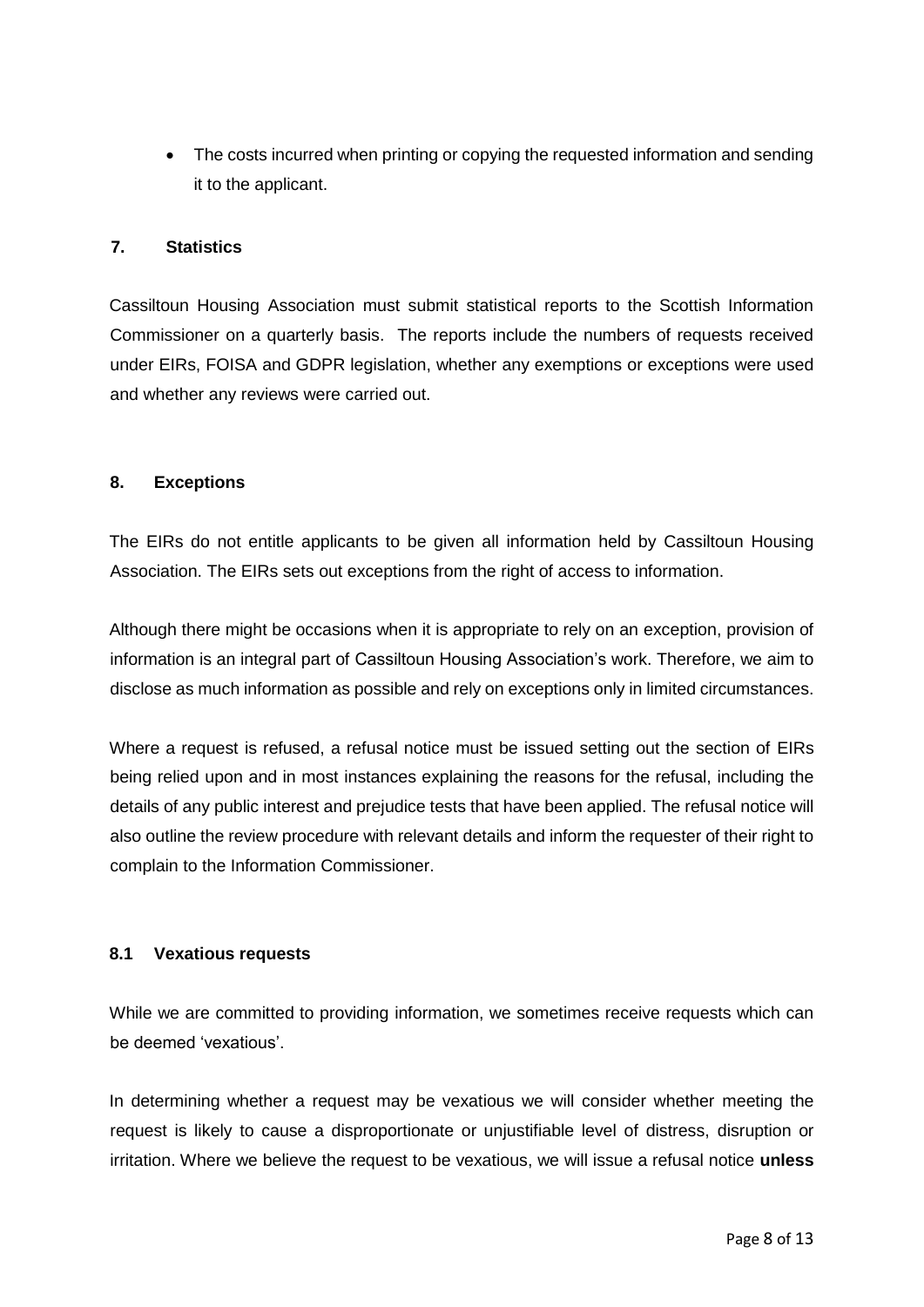we have already done so in response to an earlier vexatious or repeated request from the same individual, and it would be unreasonable to issue another one.

### <span id="page-8-0"></span>**8.2 Repeated requests**

Cassiltoun Housing Association can refuse requests if they are repeated within a reasonable timescale from the previous request, whether or not they are also vexatious.

### <span id="page-8-1"></span>**9. Exceptions under EIRs**

EIR provides clear guidelines for Cassiltoun Housing Association with regard to where exceptions may apply to the Association's duty to provide access to environmental information. We may not progress a request made for environmental information if the request meets any of the following criteria:

### <span id="page-8-2"></span>**9.1 Information is Not Held – Regulation 10(4)(a)**

If we do not hold the environmental information then it is not covered by EIR. If the information is not held then it should not be created in order to fulfil a request for information. Advice and assistance should be given to the individual making the request if an organisation is known who may hold the information requested. The contact details of that organisation should be provided to the individual.

# <span id="page-8-3"></span>**9.2 The Request is Manifestly Unreasonable – Regulation 10(4)(b)**

Environmental information is exempt if fulfilling the request would place a substantial burden on the Association by providing the information. The fact that a request is detailed, complex or contains a volume of work which may tie up resources does not in itself make the request manifestly unreasonable. Reference should be made to the costs that may be charged in providing information and careful consideration must be applied before a request is refused under this criteria.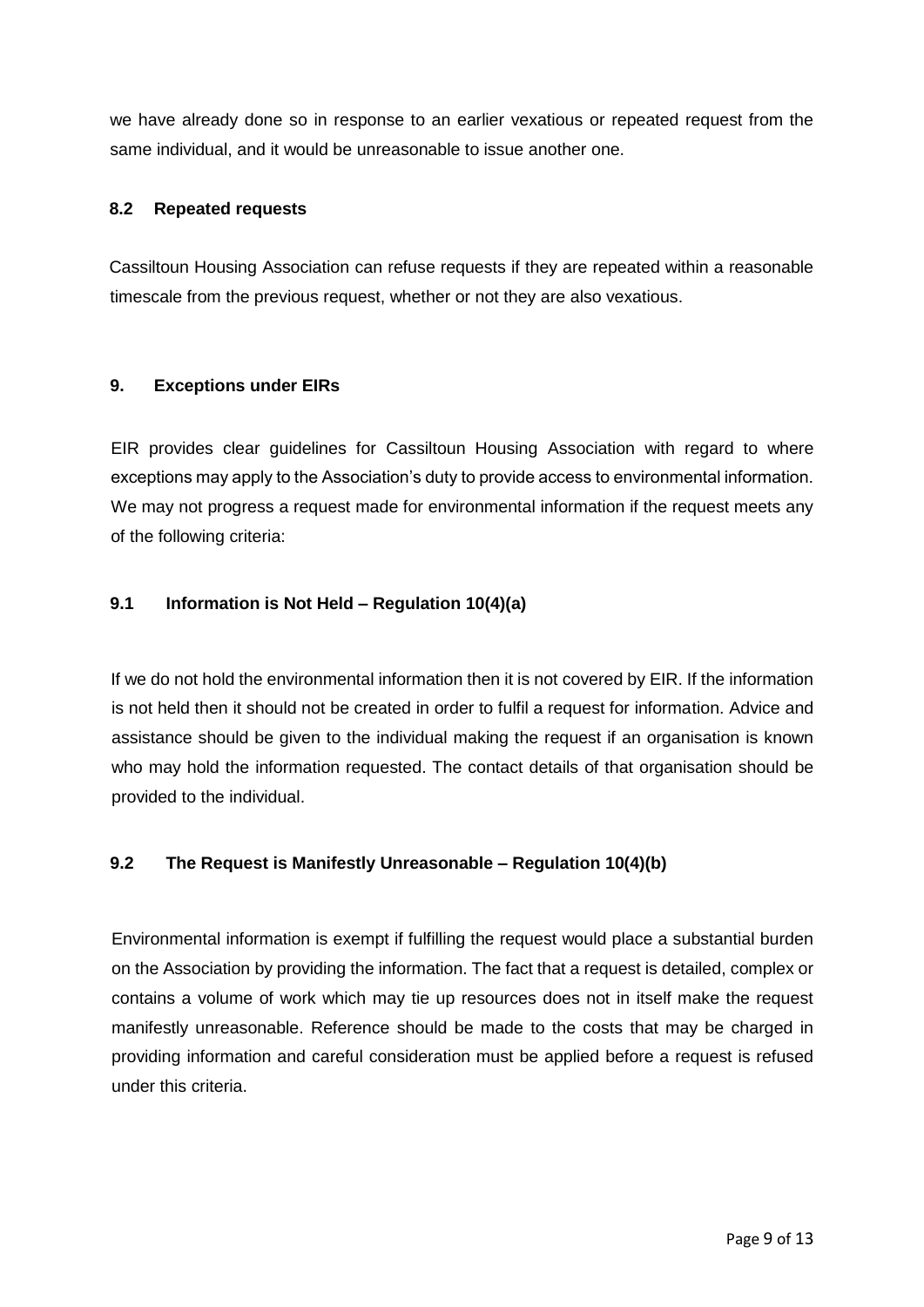#### <span id="page-9-0"></span>**9.3 The Request is Too General or Otherwise Unclear – Regulation 10(4)(c)**

If the request for environmental information is considered too general or unclear to progress further clarification should be sought from the individual who has made the request (see section 3). If the request remains too general or unclear following receipt of further clarification then we may refuse the request citing regulation 10(4)(C).

# <span id="page-9-1"></span>**9.4 Information is in the Course of Completion, Unfinished Documents or Incomplete Data – Regulation 10(4)(d)**

A request for information can be subject to an exception if we are currently working on a document and the document can be expected to have more work carried out in relation to it within a reasonable timeframe. A document which is in draft format or status is not automatically subject to the terms for exception. The regulation refers to documents that are actively being worked on. If this exception is applied, then the we must inform an individual making a request of the timescale when it reasonably expects the information or document to be completed to allow the individual to make a request for the information in the future.

#### <span id="page-9-2"></span>**9.5 Internal communications – Regulation 10(4)(e)**

Internal communications can be exempt under EIR. The definition applied to internal communications includes internal email exchanges, draft letters to an external organisation and a file note prepared for internal use. Any communication between two or more staff members is considered internal communication. It is also possible for communications between Cassiltoun Housing Association and a third party to be considered internal communication however the onus is on us in this situation to demonstrate that aspects of the administrative or legal relationship with the third party show why communication should be considered internal.

# <span id="page-9-3"></span>**9.6 International relations, defence, national security or public safety – Regulation 10(5)(a)**

Disclosure of environmental information is exempt where disclosure would substantially prejudice international relations, defence, national security or public safety.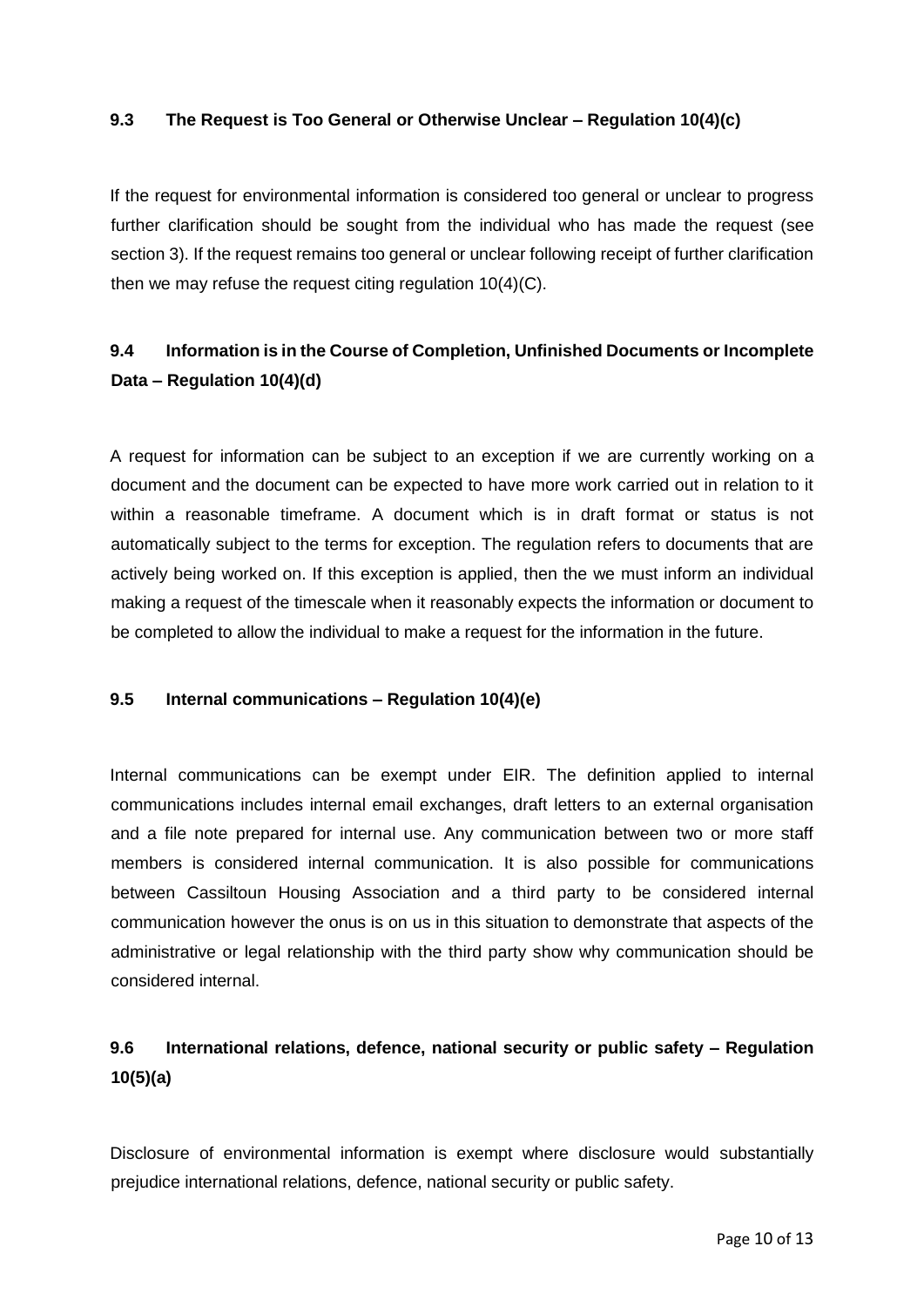# <span id="page-10-0"></span>**9.7 The course of justice – Regulation 10(5)(b)**

Environmental information is exempt from disclosure where disclosure would substantially prejudice the course of justice including law enforcement; impair the ability of an individual to receive a fair trial or the ability of a public body to conduct an inquiry of a criminal or disciplinary nature.

### <span id="page-10-1"></span>**9.8 Intellectual Property rights – Regulation 10(5)(c)**

Environmental information is exempt from disclosure where disclosure would substantially prejudice intellectual property rights including registered rights such as patents, trademarks and designs and unregistered rights such as copyright and design rights.

# <span id="page-10-2"></span>**9.9 Confidentiality of the proceedings of the Association where such confidentiality is provided for in law – Regulation 10(5)(d)**

Environmental information is exempt from disclosure where disclosure would substantially prejudice the confidentiality of the proceedings.

# <span id="page-10-3"></span>**9.10 Confidentiality of commercial or industrial information – Regulation 10(5)(e)**

Environmental information is exempt from disclosure where disclosure would substantially prejudice the confidentiality of commercial or industrial information where such confidentiality is provided for by law to protect a legitimate economic interest.

#### <span id="page-10-4"></span>**9.11 Interests of the individual providing the information – Regulation 10(5)(f)**

Environmental information is exempt from disclosure where disclosure would substantially prejudice the interests of the person who provided the information where it was supplied to the Association on a voluntary basis and where the person supplying the information had no expectation that the information would be disclosed to a third party and has not consented to disclosure.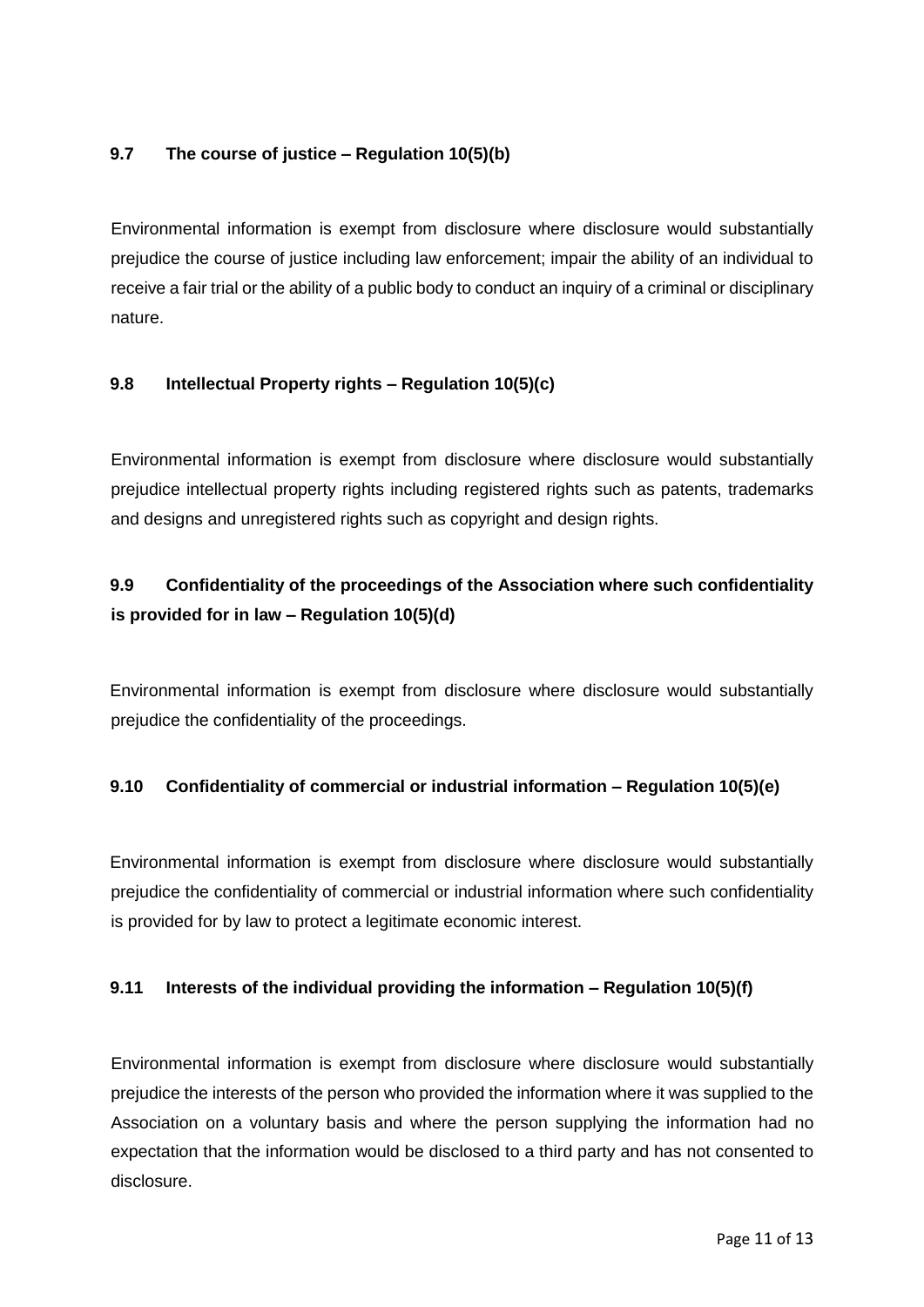# <span id="page-11-0"></span>**9.12 Protection of the environment – Regulation 10(5)(g)**

Environmental information is exempt where disclosure would substantially prejudice the protection of the environment.

#### <span id="page-11-1"></span>**9.13 Personal data – Regulation 11**

Environmental information is exempt to the extent that it includes personal data.

Where the Association decide not to disclose information to an individual making a request under EIR, one or more of the criteria listed above must be quoted in correspondence issued to the individual giving reasons why the information they have requested has not been disclosed. Use of any of the exceptions outlined above must be applied as restrictively as possible, and a presumption in favour of the release of information must always be adopted.

#### <span id="page-11-2"></span>**10.0 . Complaints**

Anyone who has made a request for information to Cassiltoun Housing Association under the EIRs is entitled to request an internal review if they are unhappy with the way their request has been handled.

Internal reviews will be carried out by a senior member of staff who was not involved with the original decision. A request for review may be about:

- a decision not to give them some or all of the information
- how an exception has been applied
- how the request was handled (e.g. failing to reply to them within the time limit allowed)
- a complaint about our Publication Scheme,
- failing to give them advice about, and help with, making their request
- asking them to pay a fee that they might feel is unreasonable